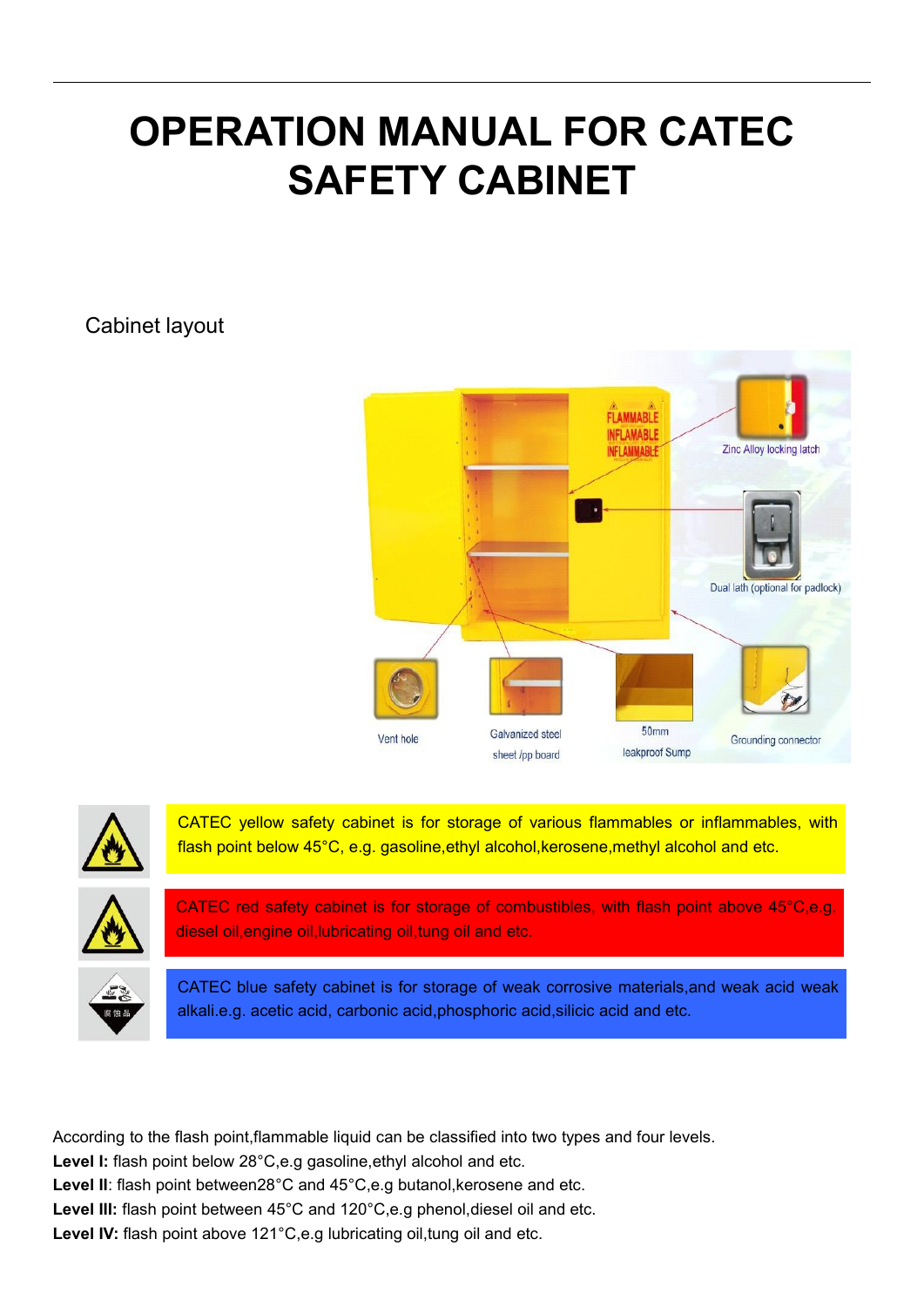Level I and level II are flammable liquids. Level III and level IV are combustible liquids.

### Notes for application:

#### **Why shall we use the professional safety cabinets for chemicals storage?**

1. Organized and secure storage for hazardous articles, convenient for safety management.

2. For fireproofing and spill control, avoid an explosion and delay spread of fire.

3. Provide the best safety protection for people, property and environment.

4. Maximize the property security for enterprise and investment, reducing cost and improving production efficiency,.

#### **How to choose the safety cabinet?**

1. Identify the type of hazardous articles you want to store, make sure of the container size,capacity and storage requirements.

2. Choose the safe cabinet with correct color and specification to meet the factual demands, easy to identify,manage and separate all kinds of hazardous articles.

#### **How to maintain the safety cabinet?**

1. Chemicals in the cabinet should be always kept in sealed container.

- 2. Clear up spills inside the cabinet in time.
- 3. Ensure to keep the safety cabinet horizontally positioned.
- 4. Ensure cabinet doors can be fully opened.
- 5. Place the cabinet in the corner or back against the wall.
- 6. Put the cabinet in a dry and ventilated area.

## Notes for the cabinet layers:

For acids safety cabinets,corrosion resistant polypropylene PP tray is placed upon the galvanized layer and it can be taken out individually for easy cleaning of dropped and spilled liquids. The polypropylene tray also can be merely used for holding liquids or litter.

|                  | Length | Width | <b>Thickness</b> | Application<br>(gallon) |
|------------------|--------|-------|------------------|-------------------------|
| Standard         | 333    | 330   | 25               |                         |
| configuration    | 493    | 360   | 25               |                         |
| galvanized layer | 1008   | 360   | 25               | 30/45                   |
|                  | 778    | 760   | 25               | 60                      |
|                  | 1008   | 760   | 25               | 90                      |

| Standard              | Length | Width | <b>Thickness</b> | Application<br>(gallon) |
|-----------------------|--------|-------|------------------|-------------------------|
| corrosion             | 325    | 330   | 50               |                         |
| resistant PP          | 490    | 360   | 50               | 12                      |
| tray(only for<br>blue | 995    | 360   | 50               | 30/45                   |
| cabinets)             | 770    | 760   | 50               | 60                      |
|                       | 990    | 760   | 50               | 90                      |